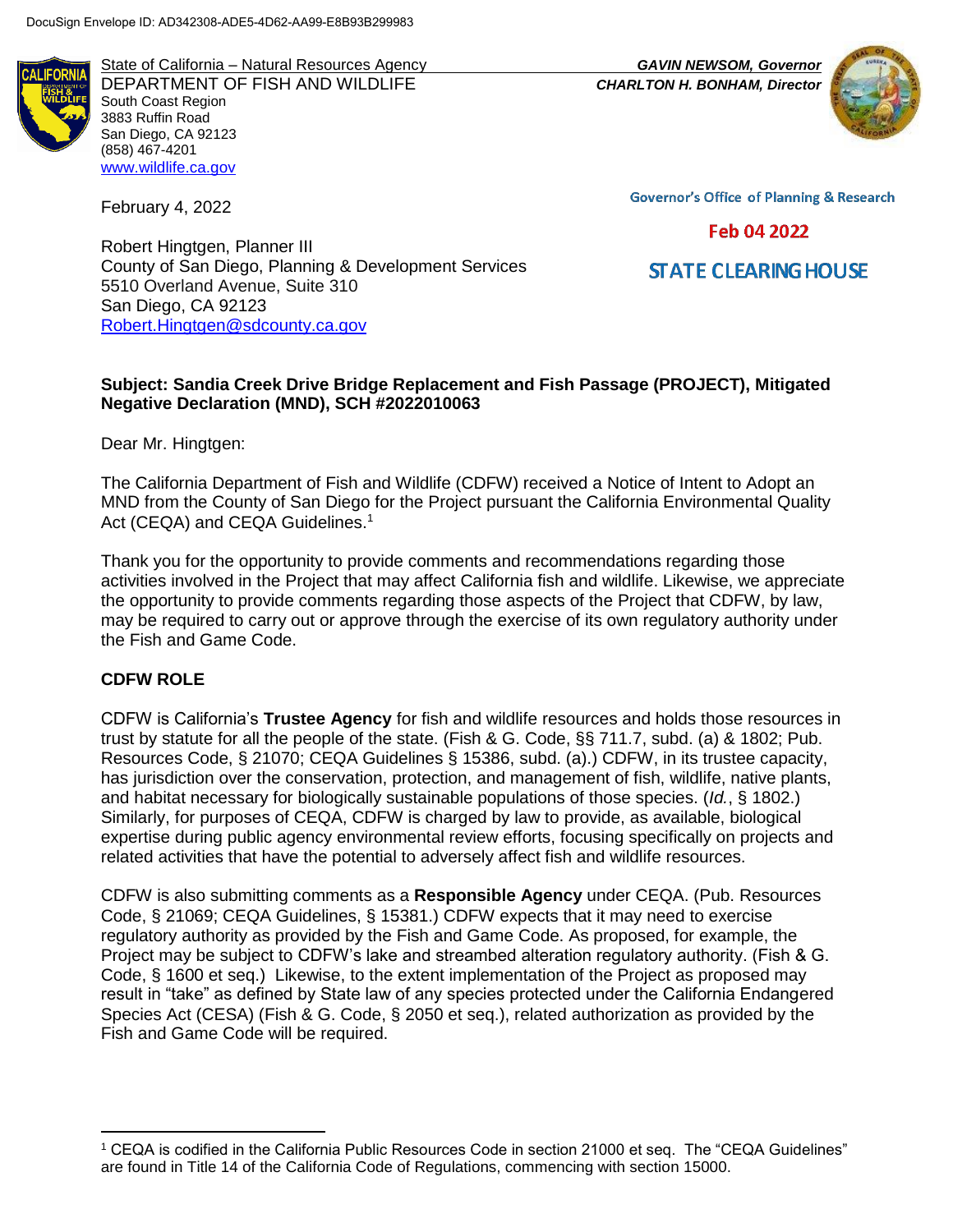Mr. Robert Hingtgen County of San Diego, Planning & Development Services February 4, 2022 Page 2 of 14

### **PROJECT DESCRIPTION SUMMARY**

#### **Proponent:** California Trout

**Objective:** The Project consists of the removal and replacement of a low-flow concrete box culvert river crossing over the Santa Margarita River (River) on Sandia Creek Drive. The existing box culvert crossing, which constitutes a fish passage barrier for southern California steelhead (steelhead; *Oncorhynchus mykiss*; Endangered Species Act (ESA)-listed endangered), will be removed following construction of a new steel and concrete span bridge. California Trout is proposing this replacement due to the fish passage impediment at the current bridge. The new bridge will span 574 feet, with an abutment including wing walls at either end of the bridge and two piers in between. It is designed to pass the 100-year peak discharge with one foot of freeboard pursuant to the San Diego County Hydraulic Design Manual. For the duration of Project activities, a temporary trail approximately eight feet in width and 600 feet in length will be constructed south of and above Sandia Creek Drive between the south end of the construction zone at Sandia Creek Drive and the existing parking lot for the Santa Margarita Trail Preserve; this will maintain trail access around the site and to trails upstream and downstream of the project site.

The total Project area (study area), which consists of the proposed Project's permanent and temporary impact area plus a 300-foot buffer, totals approximately 36.38 acres.

**Location:** The Project is located within an unincorporated portion of the County, in a rural area approximately two miles north of the village area of Fallbrook, 160 feet southwest of the intersection of Rock Mountain Drive and Sandia Creek Drive where Sandia Creek Drive crosses the Santa Margarita River (APN 102-250-24-00), in the Fallbrook Community Planning Area. The Project site is adjoined by United States Marine Corps Base Camp Pendleton to the west, low density residential tracts in Sandia Creek and Rock Mountain Canyons to the north, and the Santa Margarita Trail Preserve to the east.

**Biological Setting:** The River provides overall biological value to the watershed, is a historic stream for steelhead, and functions as a wildlife movement corridor. The new bridge will eliminate the sole remaining fish passage barrier on the River mainstem to provide unimpeded passage from the ocean to the headwaters, 29 miles inland at the Santa Margarita Ecological Reserve. This Project provides steelhead access to 12 miles of upstream historical spawning and rearing habitat.

The site and surrounding area support native vegetation, including Diegan coastal sage scrub, granitic chamise chaparral, scrub oak chaparral, non-native grassland, southern cottonwood-willow riparian forest, southern willow scrub, and coast live oak woodland habitat. These plant communities and land cover types can be generalized to include scrub and chaparral (10.50 acres), valley and foothill grassland (1.40 acres), riparian and bottomland habitat (15.80 acres), woodland (2.60 acres), and non-natural land covers/unvegetated communities (6.12 acres). The study area also contains United States Fish and Wildlife Service (USFWS) designated Critical Habitat for arroyo toad (*Anaxyrus californicus;* ESA-listed endangered), least Bell's vireo (vireo; *Vireo bellii pusillus;* CESA- and ESA-listed endangered), southwestern willow flycatcher (*Empidonax traillii extimus*; CESA- and ESA-listed endangered), and coastal California gnatcatcher (*Polioptila californica californica;* ESA-listed threatened).

The study area is located within the draft North County Multiple Species Conservation Program (NCMSCP) Plan Area. Additionally, the Project site is near the middle of a 1,400-acre parcel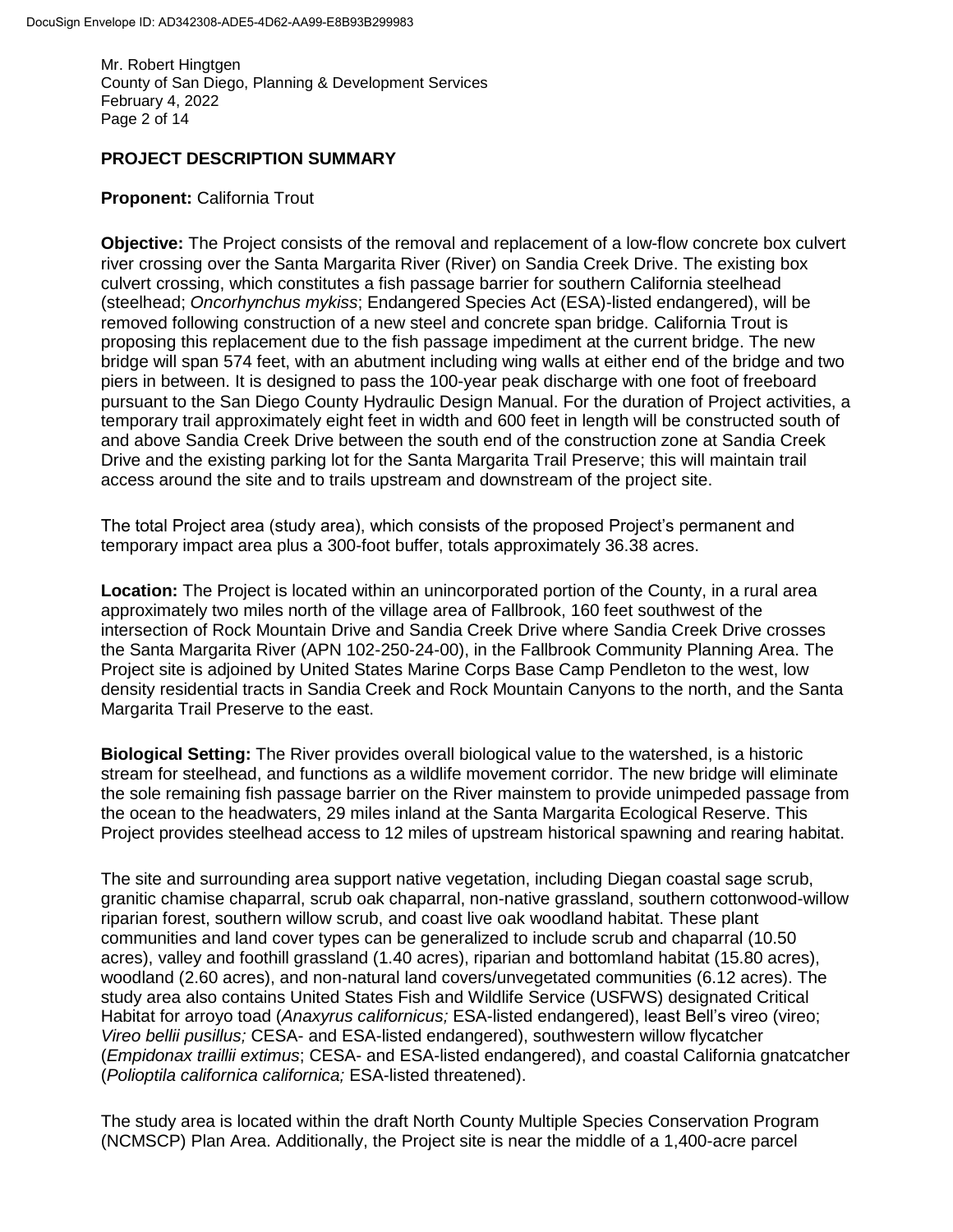Mr. Robert Hingtgen County of San Diego, Planning & Development Services February 4, 2022 Page 3 of 14

recently acquired by The Wildlands Conservancy from Fallbrook Public Utility District and is managed as open space for conservation and recreation uses.

**Timeframe:** Construction of this span bridge and removal of the existing crossing will occur over a period of approximately two years (currently scheduled to begin in May 2022 and to end in March 2024). The temporary trail is anticipated to be constructed during early 2022 following approval of the grading plan and ahead of the start of bridge construction (currently scheduled to occur between January 2022 to March 2022).

## **COMMENTS AND RECOMMENDATIONS**

CDFW offers the comments and recommendations below to assist the County in adequately identifying and/or mitigating the Project's significant, or potentially significant, direct and indirect impacts on fish and wildlife (biological) resources. Editorial comments or other suggestions are also be included to improve the document. Based on the potential for the Project to have a significant impact on biological resources, CDFW concludes that a Mitigated Negative Declaration is appropriate for the Project.

# **Mitigation Measure or Alternative and Related Impact Shortcoming**

# **COMMENT #1: Possible Steelhead CESA Listing**

**Issue:** Southern California steelhead was formally petitioned and is currently undergoing evaluation by CDFW to potentially become a CESA-listed species. A decision by the Fish and Game Commission in this regard is likely to occur during or prior to the Project construction and subsequent mitigation and monitoring period.

The Santa Margarita River is included in the Southern California steelhead Recovery Planning Area and is designated as a high priority Southern California steelhead recovery river according to an intrinsic potential analysis. The NMFS Southern California steelhead Recovery Plan required by the federal ESA was published in January 2012 (NMFS 2012). CDFW acknowledges that the Project will ultimately provide great benefit to steelhead, and that improving steelhead passage was the primary impetus for the Project.

**Recommended Mitigation Measure 1:** If Southern California steelhead does become listed (or advanced as a Candidate Species for listing) by the Fish and Game Commission, Project activities will need to be formally coordinated with CDFW to remain consistent with the requirements of CESA.

## **COMMENT #2: Potential Take of Vireo**

**Issue:** Mitigation Measure BIO#12 (M-BI-4) and Mitigation Measure BIO#13 (M-BI-5) provide avoidance measures for vireo. Given that vireo is CESA-listed, if impacts to vireo cannot be fully avoided, an Incidental Take Permit (ITP) may need to be secured from CDFW prior to Project activities.

**Specific impact:** While CDFW concurs that M-BI-4 and M-BI-5 will fully avoid take of vireo, deviation from seasonal avoidance and/or large avoidance buffers may result in take. Given that take of a CESA-listed species is considered significant under CEQA even with mitigation, an ITP cannot be issued with MND-level CEQA analysis (CEQA Guidelines § 15064).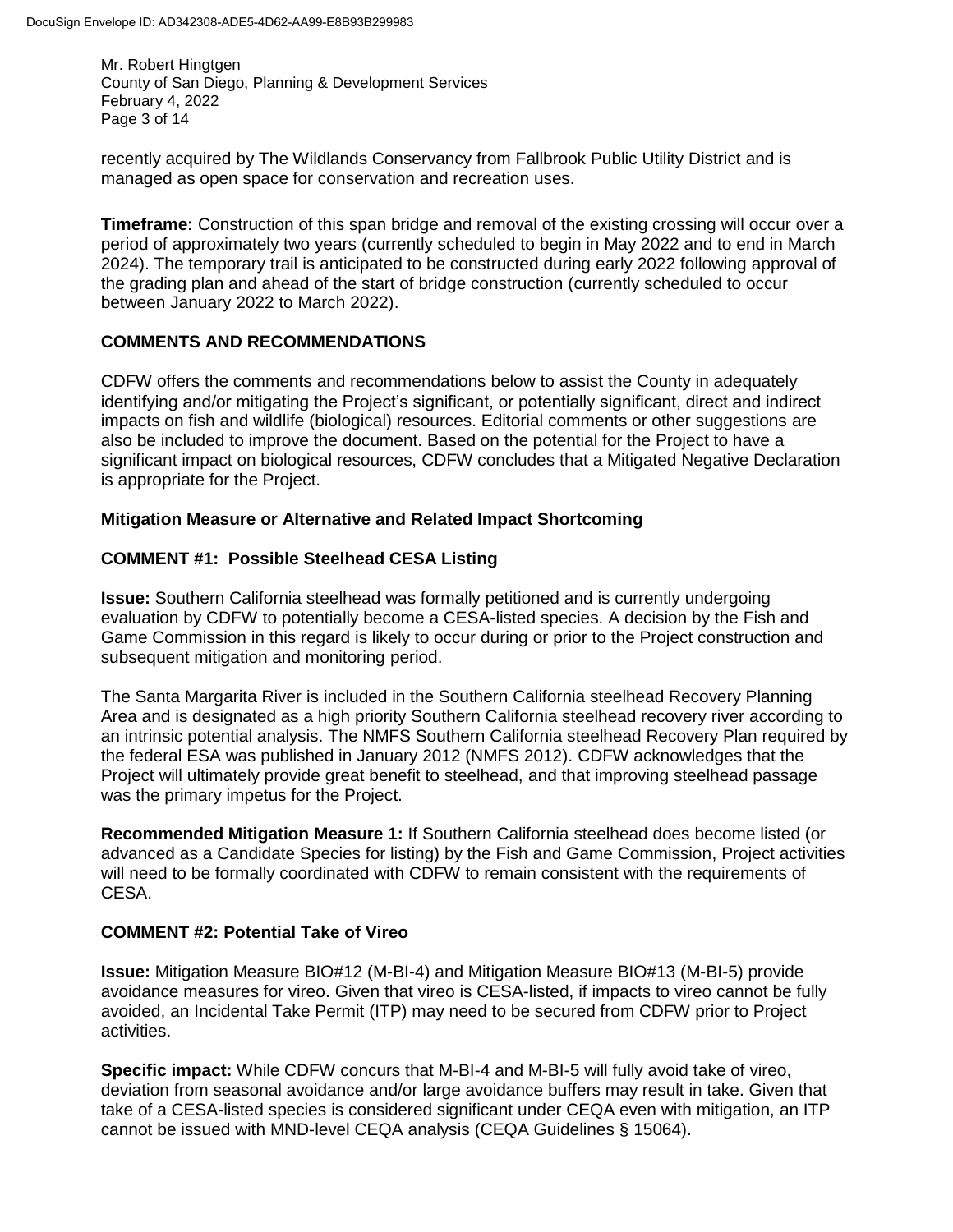Mr. Robert Hingtgen County of San Diego, Planning & Development Services February 4, 2022 Page 4 of 14

**Why impact would occur:** If adherence to mitigation measures does not occur, the Project could result in take of CESA-listed species and/or their habitat. Suitable nesting habitat for vireo exists within the Project site, and construction activities will result in the permanent loss of suitable habitat and temporary removal of suitable habitat. Construction noise, vibration, dust, or human disturbance could result in temporary or long-term loss of suitable nesting and foraging habitats on or adjacent to the Project site.

**Evidence impact would be significant:** Regarding CESA-listed species, take of any endangered, threatened, or candidate species that results from the Project is prohibited, except as authorized by state law (Fish and Game Code, §§ 2080, 2085). Consequently, if the Project, Project construction, or any Project-related activity during the life of the Project will result in take of a species designated as endangered or threatened, or a candidate for listing under CESA, CDFW recommends that the Project proponent seek appropriate take authorization under CESA prior to implementing the Project. Appropriate authorization from CDFW may include an incidental take permit (ITP) or a consistency determination in certain circumstances, among other options (Fish and Game Code §§ 2080.1, 2081, subds. (b), (c)). Early consultation is encouraged, as significant modification to a Project and mitigation measures may be required to obtain a CESA Permit. Revisions to the Fish and Game Code, effective January 1998, may require that CDFW issue a separate CEQA document for the issuance of an ITP unless the Project CEQA document addresses all Project impacts to CESA-listed species and specifies a mitigation, monitoring and reporting program that will meet the requirements of an ITP. For these reasons, biological mitigation, monitoring and reporting proposals should be of sufficient detail and resolution to satisfy the requirements for a CESA ITP.

## **Recommended Potentially Feasible Mitigation Measure(s) (Regarding Mitigation Measure or Alternative and Related Impact Shortcoming)**

## **Mitigation Measure #2:**

**To reduce impacts to less than significant:** CDFW recommends complete avoidance of occupied vireo habitat and a 500-foot buffer during nesting season to avoid take of vireo under CESA. CDFW recommends adding an additional vireo-specific mitigation measure that states:

*"[v]egetation clearing shall occur outside of least Bell's vireo (Vireo bellii pusillus; vireo) nesting season (March 15th through September 15th) to avoid impacts to vireo. Prior to initiation of construction activities within 500 feet of suitable nesting or foraging habitat, a CDFW-approved biologist with experience surveying for and observing least Bell's vireo shall conduct preconstruction surveys in accordance with established protocols to establish use of nesting habitat. Surveys shall be conducted within and adjacent to suitable habitat, where access allows, during the nesting season. If a nest is found, no activity shall occur within a 500-foot buffer of the nest until a qualified biologist determines and CDFW confirms that all chicks have fledged and are no longer reliant on the nest site. If impacts to vireo cannot be avoided and take will occur, an Incidental Take Permit or Consistency Determination under CESA shall be required."*

## **COMMENT #3: Scientific Collecting Permit and Relocation of Steelhead**

**Issue:** Mitigation Measure BIO#6 (M-BI-8) does not adequately address specific measures regarding the relocation of southern California steelhead.

**Specific Impact:** Although M-BI-8 addresses mitigation to avoid impacts to special-status fishes, this measure does not include the requirement to obtain a Scientific Collecting Permit (SCP) prior to any relocation of a species. M-BI-8 indicates that, to mitigate any potential inadvertent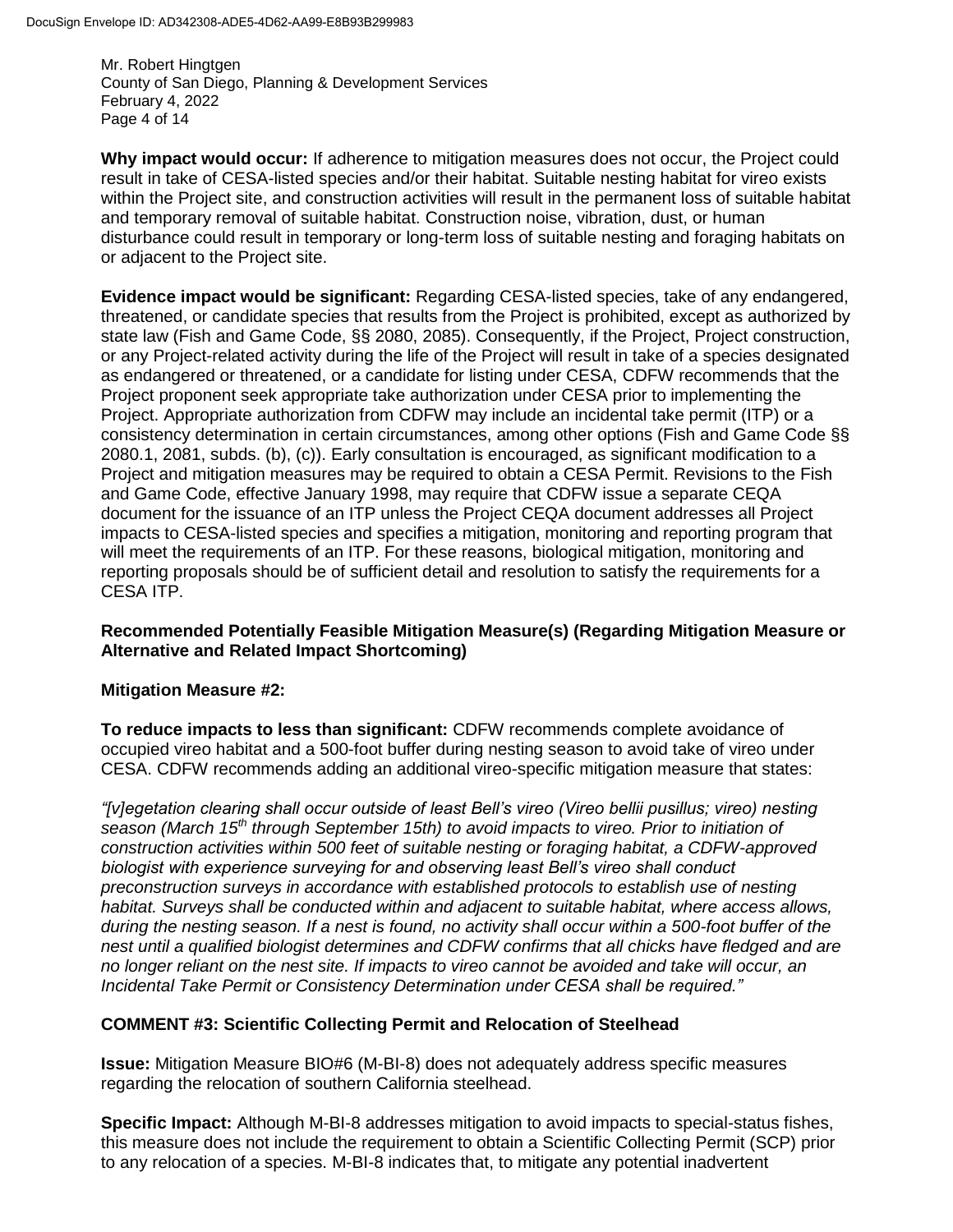Mr. Robert Hingtgen County of San Diego, Planning & Development Services February 4, 2022 Page 5 of 14

disturbance to southern California steelhead, the project biologist will implement a steelhead rescue and relocation protocol for dewatering activities that is protective of juvenile and adult steelhead.

**Why impact would occur:** According to the Biological Technical Report, special-status wildlife species with a high potential to occur or forage within the project area include steelhead. There is documentation of steelhead runs in coastal California, of inland resident rainbow trout populations, and of historic usage of steelhead along coastal Southern California (Abadia-Cardoso et al. 2016; NMFS 2016). Additionally, the Santa Margarita River is included in the Southern California steelhead Recovery Planning Area and is designated as a high priority Southern California steelhead recovery river according to an intrinsic potential analysis (NMFS 2012). One steelhead individual was incidentally observed within the study area in 2020 during a focused survey for least Bell's vireo and southwestern willow flycatcher, although the sighting was not confirmed by a fisheries biologist.

**Evidence impact would be significant:** CDFW currently implements its authority to issue permits for the take or possession of wildlife, including mammals, birds, and the nests and eggs thereof, reptiles, and amphibians, fish, certain plants, and invertebrates for scientific, educational, and propagation purposes through Section 650, Title 14, California Code of Regulations, by issuing SCPs.

**Recommended Potentially Feasible Mitigation Measure(s) (Regarding Mitigation Measure or Alternative and Related Impact Shortcoming)**

## **Mitigation Measure #3**

**To reduce impacts to less than significant:** CDFW recommends the following mitigation measure be incorporated into the MND:

"*[t]he County shall obtain a SCP prior to relocating any sensitive species from the Project site. A Species Relocation Plan may be appropriate to establish protocol for relocation of wildlife, including guidelines for the SCP-holding biologist to capture unharmed and release found species in appropriate habitat an adequate distance from the project site. Coordination with CDFW and/or the USFWS or National Marine Fisheries Service (NMFS), respectively, shall be required in the case of CESA- and/or ESA- listed species.*"

## **COMMENT #4: Scientific Collecting Permit and Relocation Plan Obligations for Southwestern Pond Turtle**

**Issue:** Mitigation Measure BIO#5 (M-BI-6) does not adequately address impacts that could occur as a result of relocation of southwestern pond turtles (*Actinemys pallida*), a CDFW Species of Special Concern.

**Specific impact**: Although M-BI-6 addresses mitigation to avoid impacts to special-status reptiles, this measure does not include the requirement to obtain a SCP prior to any relocation of a species. M-BI-6 indicates that, within 72 hours prior to construction activities, a qualified biologist will survey for southwestern pond turtles within the limits of work. If southwestern pond turtles are detected, the biologist shall relocate the turtles to suitable habitat outside of the work area.

**Why impact would occur:** According to the Biological Technical Report, one southwestern pond turtle was recorded during a survey near the southern bank of the river within the direct vicinity of the impact area in a 2020 survey.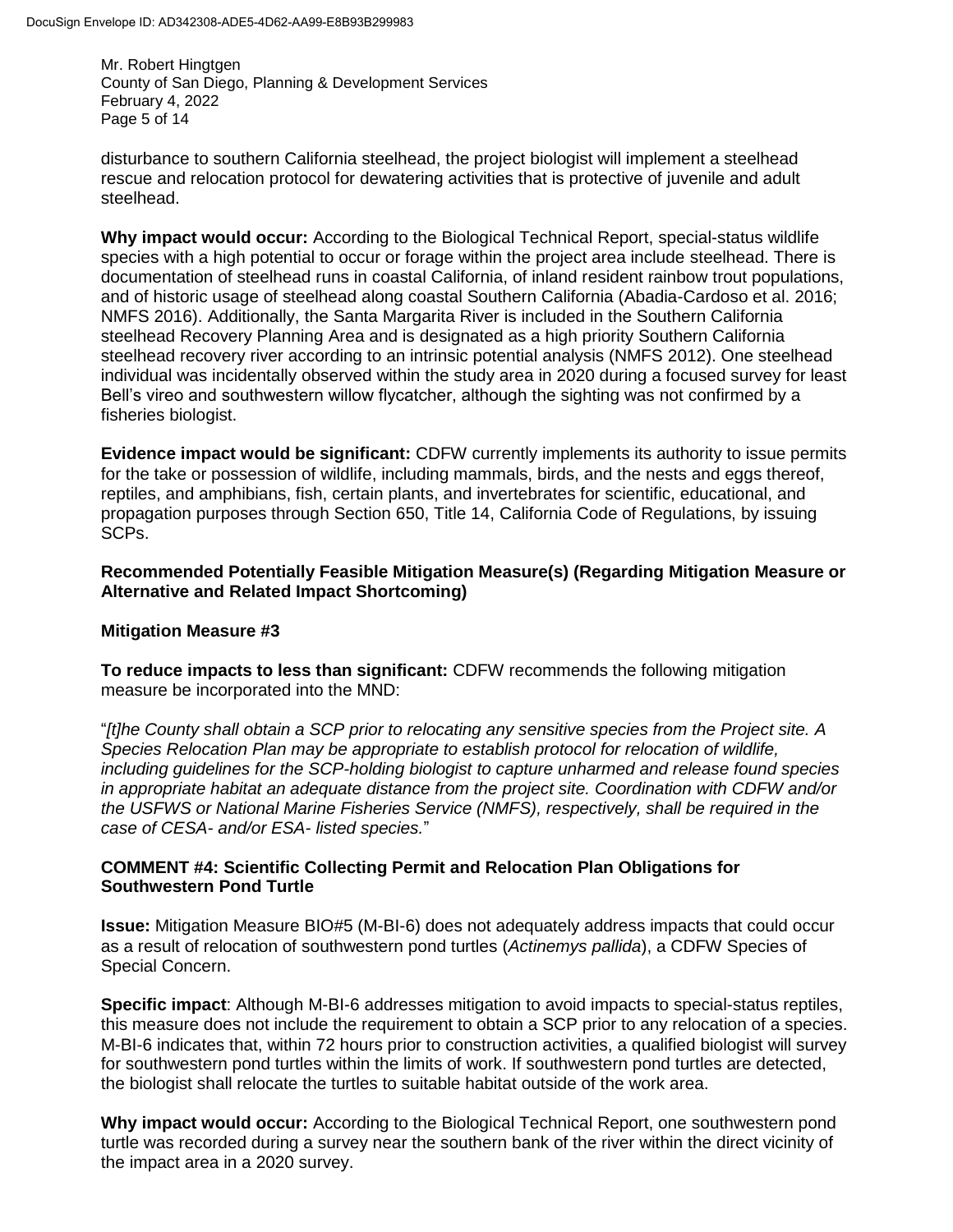Mr. Robert Hingtgen County of San Diego, Planning & Development Services February 4, 2022 Page 6 of 14

**Evidence impact would be significant:** CDFW currently implements its authority to issue permits for the take or possession of wildlife, including mammals, birds, and the nests and eggs thereof, reptiles, and amphibians, fish, certain plants, and invertebrates for scientific, educational, and propagation purposes through Section 650, Title 14, California Code of Regulations, by issuing SCPs.

### **Recommended Potentially Feasible Mitigation Measure(s) (Regarding Mitigation Measure or Alternative and Related Impact Shortcoming)**

#### **Mitigation Measure #4**

**To reduce impacts to less than significant:** Due to the possible presence of southwestern pond turtle, CDFW encourages the County to obtain a SCP prior to relocating any southwestern pond turtle from the Project site. A Species Relocation Plan may be appropriate to establish protocol for relocation of wildlife, including guidelines for the SCP-holding biologist to capture unharmed and release found species in appropriate habitat an adequate distance from the project site, unless they are a CESA- and/or ESA- listed species in which case coordination and direction from CDFW and/or the USFWS, respectively, shall be required. To reduce potential impacts to the southwestern pond turtle to less than significant, CDFW recommends the below language be incorporated into M-BI-6:

*"[a] Biological Monitor shall be present on site during all vegetation clearing and construction activities, even if pond turtles are not detected during pre-construction surveys. If a southwestern pond turtle enters the construction area following pre-construction trapping, the Biological Monitor shall have the authority to halt construction that could harm the turtle, until the individual can be captured and relocated. The Biological Monitor shall contact the Construction Lead and CDFW immediately to notify them of the observation. If the southwestern pond turtle has not been captured after four days of trapping, the Construction Lead shall contact CDFW to determine whether trapping will be extended, or for authorization to continue construction activities."*

## **COMMENT #5: Mitigation for Impacts to Oak Root Zone**

**Issue:** Mitigation Measure BIO#1 (M-BI-12) may not adequately reduce impacts to the 2.32 acres of coast live oak woodland within the study area to below significant due to insufficient success criteria and the timing of the proposed mitigation and monitoring.

**Specific Impact:** The summarized Revegetation Plan only requires five years of mitigation and monitoring for oak woodlands. CDFW recommends ten years of monitoring to fully evaluate the success of mitigation for this habitat type.

**Why impact would occur:** Generally, revegetation success of oaks is challenging due to low survival rate, and five years of monitoring and maintenance is insufficient to determine if the mitigation will have long-term success.

**Evidence impact would be significant:** The California Public Resources Code (PRC) requires that the significant effect of oak woodland conversion be mitigated (PRC § section 21083.4(b)). Additionally, this vegetation community requires mitigation per the Guidelines for Determining Significance and Report Format and Contents Requirements (County of San Diego 2010).

**Recommended Potentially Feasible Mitigation Measure(s) (Regarding Mitigation Measure or Alternative and Related Impact Shortcoming)**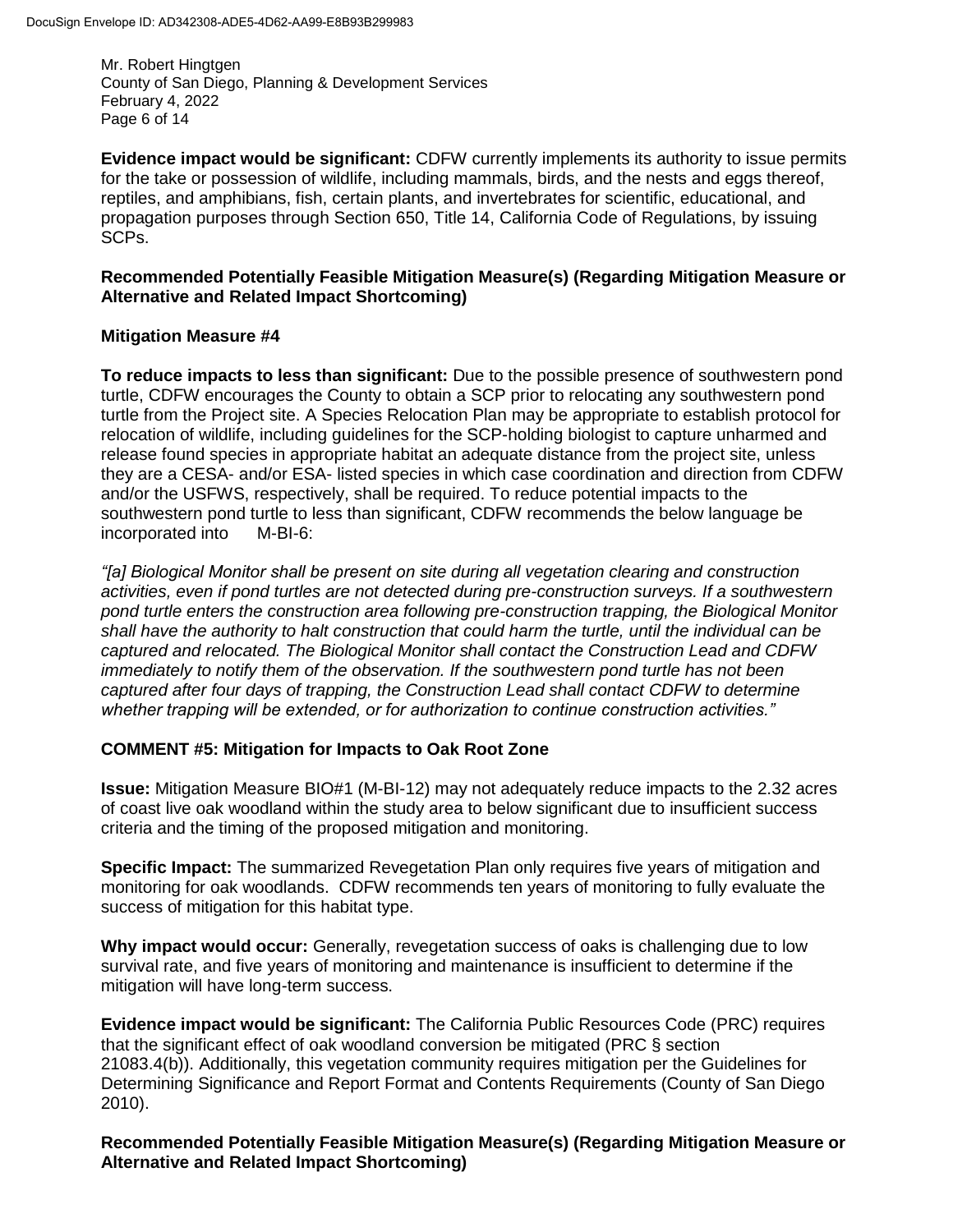Mr. Robert Hingtgen County of San Diego, Planning & Development Services February 4, 2022 Page 7 of 14

# **Mitigation Measure #5**

**To reduce impacts to less than significant:** CDFW recommends that the following language be incorporated into to the success criteria of the Revegetation Plan as outlined in M-BI-12:

- *trees less than 5 inches diameter at breast height (DBH) shall be replaced at 3:1;*
- *1. trees between 5 and 12 inches DBH shall be replaced at 5:1;*
- *2. trees between 12 and 36 inches DBH shall be replaced at 10:1; and,*
- *3. trees greater than 36 inches DBH shall be replaced at 20:1.*

*Oak woodland restoration shall use locally collected acorns or saplings grown from collected acorns. Appropriate understory species shall also be included to enhance structural diversity of the mitigation site. The site shall be monitored and managed for a minimum of 10 years to ensure success of the restoration effort.*

We also request that the following language be added to M-BI-12:

*The Revegetation Plan, including contingencies in the case of failed mitigation, shall be sent to CDFW and the USFWS for review and approval prior to the start of construction activities.* 

#### **COMMENT #6: Noise**

**Issue:** Measure BIO#16 (M-BI-1) may not adequately mitigate for potential noise impacts to sensitive species within the Project area, due to a prolonged increase in noise, measured in decibels (dBA).

**Specific Issue**: Section 8.3.2 of the Biological Resources Letter states that, "…installation and presence of physical noise barriers would be more detrimental than beneficial as it could impact wildlife movement through the area and would require direct impacts to habitat in order to install." CDFW requests more information as to how this conclusion was reached.

**Why impact would occur:** Generally, average noise levels above 60 dBA are considered to negatively impact nesting birds and other wildlife. Regarding noise levels resulting from construction, the Noise Technical Report states that, "…typical 1-hour average noise levels during ground clearing and grading activities range from approximately 75 to 80 dBA at 50 feet from the closest construction work area".

**Evidence impact would be significant:** The MND and Appendix G of the CEQA Guidelines state that impacts to sensitive species and other wildlife are significant. The mitigation measure as proposed does not ensure that impacts are mitigated below significance, as there is potential to indirectly impact least Bell's vireo and other avian species.

## **Recommended Potentially Feasible Mitigation Measure(s) (Regarding Mitigation Measure or Alternative and Related Impact Shortcoming)**

## **Recommendation #1**

**To reduce impacts to less than significant:** CDFW requests that the County provide additional guidance as to why physical noise barriers are expected to be more detrimental than beneficial in the Project area. Absent of such guidance, CDFW requests that noise mitigation in the context of its impact on biological resources be discussed at length in the MND.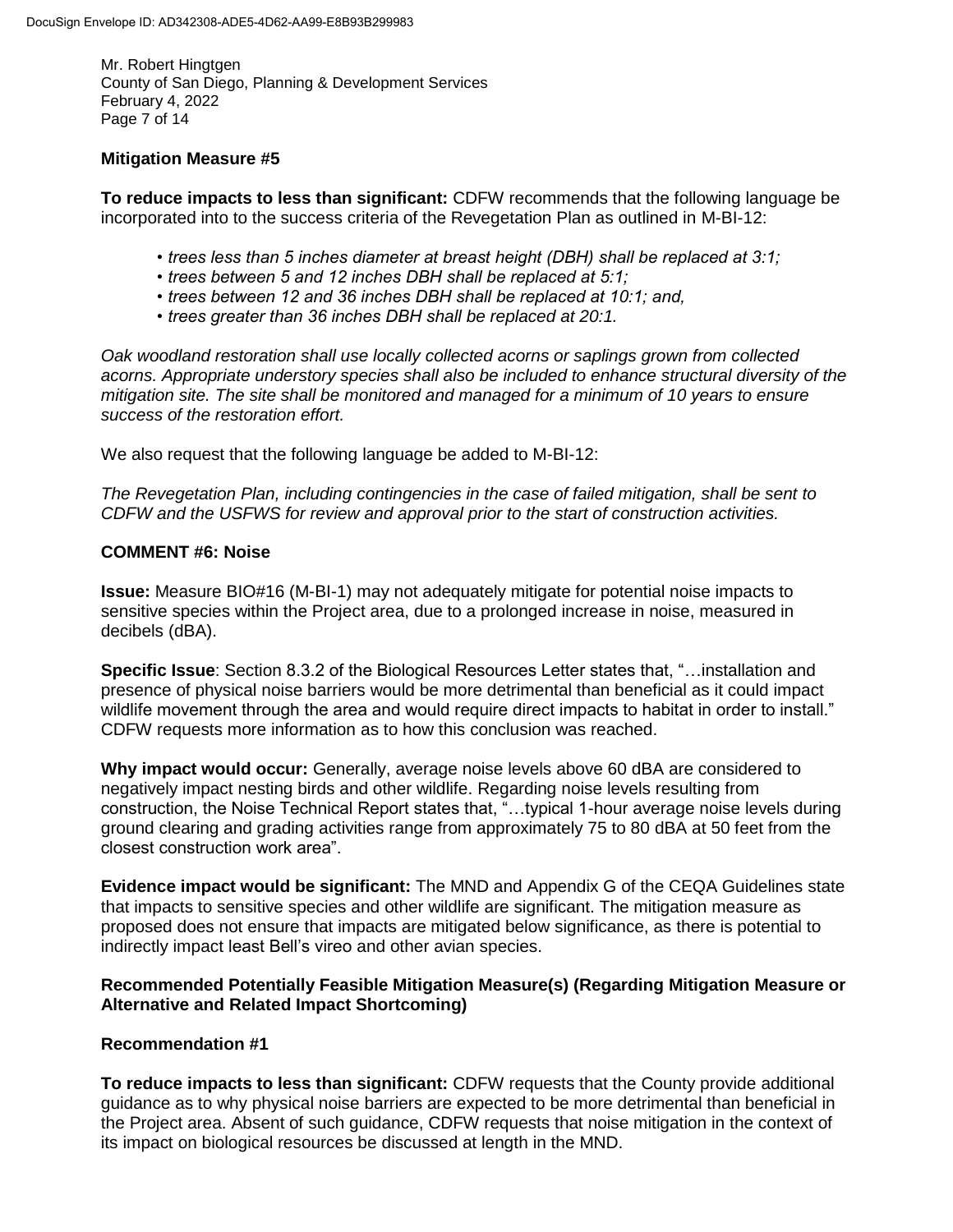Mr. Robert Hingtgen County of San Diego, Planning & Development Services February 4, 2022 Page 8 of 14

# **Mitigation Measure #6**

**To reduce impacts to less than significant:** CDFW recommends that specific noise level mitigation be included in the MND and incorporate the following elements:

*"[t]o avoid and minimize noise-related impacts to wildlife, the MND shall fully describe methods (i.e., barriers/walls, sound muffling devices on mechanized equipment, etc.) that will be implemented to attenuate project-related construction and operational noise levels in excess of ambient levels as measured at the edge of sensitive habitats."*

## **Hydrological and Engineering Comments**

## **COMMENT #7: Removal of Non-Native Materials**

CDFW understands that the existing crossing will be removed; however, some details of the removal are difficult to interpret. Figure A3 of the Storm Water Quality Management Plan appears to show a portion of asphalt roadway remaining near or within the watercourse on the south side of the crossing. Similarly, the MND and associated documents reference the removal of the concrete box culverts, but do not address the removal of Rock Slope Protection (RSP; also known as riprap), foundation, or other grade control elements of the crossing. All non-native materials related to the crossing should be removed from the watercourse during this project.

## **COMMENT #8: Rock Slope Protection and Granular Filter Design**

CDFW was unable to locate details of the RSP at Abutment 1 and Piers 2 and 3; additionally, the thickness of the proposed RSP is not consistently stated. Improvement Sheet B2 shows the use of geotextile fabric in the RSP design. CDFW strongly discourages the use of any geotextile or filter fabric of any kind to be used within bed, bank, or channel. For all placement of rock riprap, CDFW recommends the use of a granular filter design in lieu of filter fabric. This is a layer of fine crushed gravel that acts as a filter and would therefore not require the installation of filter fabric. Additional information on Granular Filter design can be found here:

 California Department of Transportation (Caltrans). 2014. Design Information Bulletin No. 87-01 - Hybrid Streambank Revetments: Vegetated Rock Slope Protection, pages 33- 36. Caltrans, Sacramento, CA. [https://dot.ca.gov/-/media/dot](https://gcc02.safelinks.protection.outlook.com/?url=https%3A%2F%2Fdot.ca.gov%2F-%2Fmedia%2Fdot-media%2Fprograms%2Fdesign%2Fdocuments%2Fdib87-01.pdf&data=04%7C01%7CAlexandra.Troeller%40Wildlife.ca.gov%7C158e7153d6724e130a4f08d9e51ead0b%7C4b633c25efbf40069f1507442ba7aa0b%7C0%7C0%7C637792742187388970%7CUnknown%7CTWFpbGZsb3d8eyJWIjoiMC4wLjAwMDAiLCJQIjoiV2luMzIiLCJBTiI6Ik1haWwiLCJXVCI6Mn0%3D%7C3000&sdata=5z8%2BMq7GqjkLY7iv5Ig3HF%2FCPbtvess29N1O0%2FXOJKQ%3D&reserved=0)[media/programs/design/documents/dib87-01.pdf](https://gcc02.safelinks.protection.outlook.com/?url=https%3A%2F%2Fdot.ca.gov%2F-%2Fmedia%2Fdot-media%2Fprograms%2Fdesign%2Fdocuments%2Fdib87-01.pdf&data=04%7C01%7CAlexandra.Troeller%40Wildlife.ca.gov%7C158e7153d6724e130a4f08d9e51ead0b%7C4b633c25efbf40069f1507442ba7aa0b%7C0%7C0%7C637792742187388970%7CUnknown%7CTWFpbGZsb3d8eyJWIjoiMC4wLjAwMDAiLCJQIjoiV2luMzIiLCJBTiI6Ik1haWwiLCJXVCI6Mn0%3D%7C3000&sdata=5z8%2BMq7GqjkLY7iv5Ig3HF%2FCPbtvess29N1O0%2FXOJKQ%3D&reserved=0) [Section 7.1.2].

Additionally, consideration should be given to incorporating vegetation into the RSP design where appropriate.

## **COMMENT #9: Modeling**

A representative hydraulic model is important to evaluate the hydraulic characteristics (e.g., velocities) in the existing conditions, proposed conditions, and ultimate conditions. The characteristics of a representative hydraulic model are:

- 1) high quality surveyed data;
- 2) proper model development; and,
- 3) validation and calibration of model simulated data to measured data.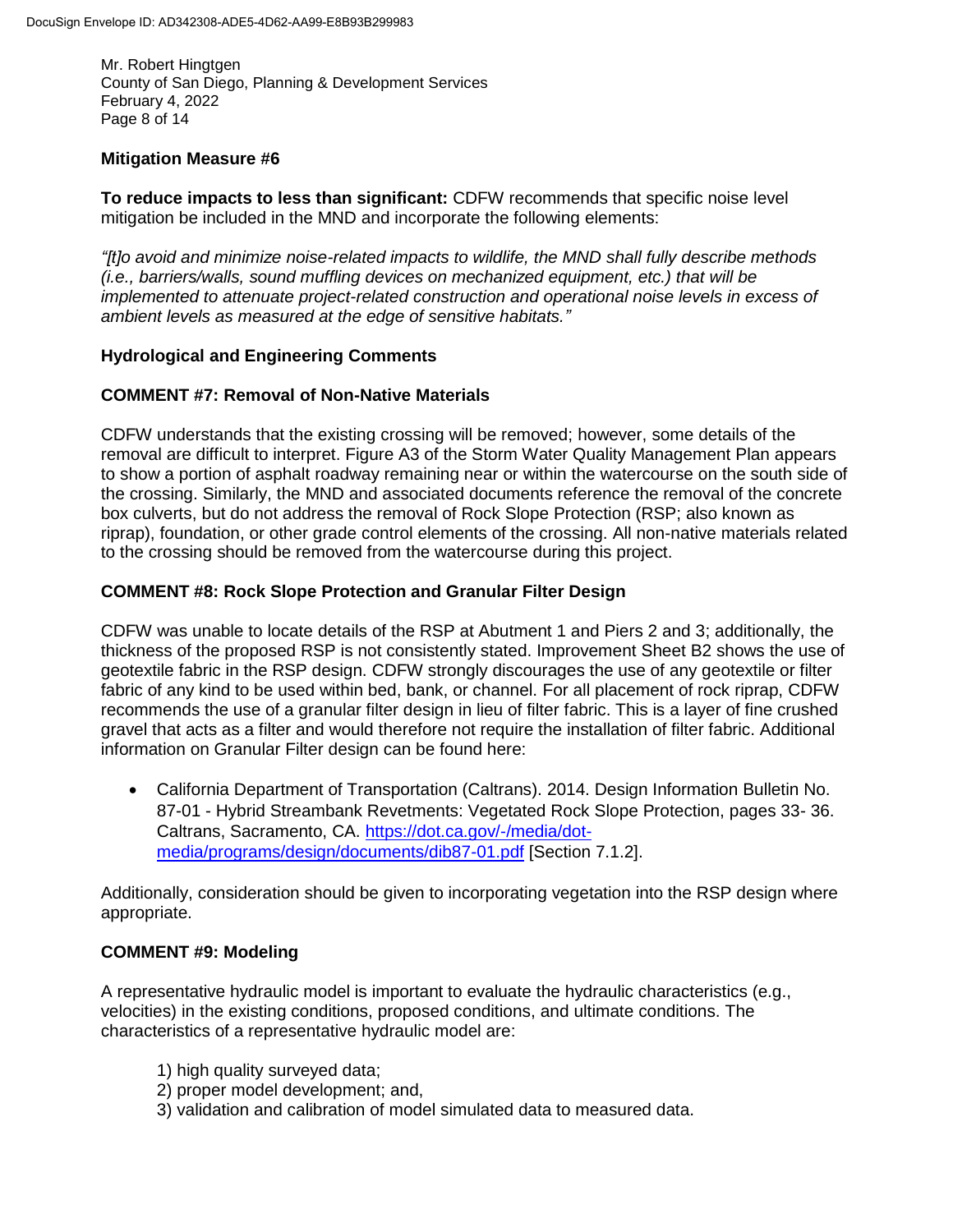Mr. Robert Hingtgen County of San Diego, Planning & Development Services February 4, 2022 Page 9 of 14

The steady flow Hydrologic Engineering Center River Analysis System model seems to have been developed properly using surveyed data but is not calibrated or validated to measured data. CDFW recommends comparing the simulated flood depth and flood extent to the nearby USGS gage measurements (USGS # 11044300) to validate the accuracy of the simulation process.

The hydraulic report does not provide any information on the velocities in the proposed or existing conditions. However, it includes a comparison of the maximum water surface elevations in the existing conditions and the proposed conditions along the length of channel modeled. This comparison shows higher water surface elevations in the proposed conditions over the existing, in the immediate vicinity of the Project, which implies lower water velocities in the proposed conditions compared to existing. This is not the typical expectation. The increases seem to be artificial and stemming from the use of high manning's n of 0.15 in the proposed work area impacted by grading per the San Diego County Hydraulic Design Manual.

Having access to the hydraulic model will help CDFW better understand the velocity changes in the proposed conditions over the existing.

# **COMMENT #10: Adaptive Management and Fish Passage Monitoring**

The Project does not appear to prescribe a specific channel form or location forced by hardened features, but lets the system find its own balance after removing the human constraints on the fluvial landscape. Adaptive management is key to successful nature-based restoration approaches and a plan to monitor the area for development of fish passage impediments should be established. Use of simple treatments (e.g., Bank-attached Post Assisted Log Structures), to adaptively manage minor impediments should be considered since these features are inherently impermanent and would allow the system to continue adjusting towards equilibrium.

## **ENVIRONMENTAL DATA**

CEQA requires that information developed in environmental impact reports and negative declarations be incorporated into a data base which may be used to make subsequent or supplemental environmental determinations. (Pub. Resources Code, § 21003, subd. (e).) Accordingly, please report any special status species and natural communities detected during Project surveys to the California Natural Diversity Database (CNDDB). The CNNDB field survey form can be filled out and submitted online at the following link: [https://wildlife.ca.gov/Data/CNDDB/Submitting-Data.](https://wildlife.ca.gov/Data/CNDDB/Submitting-Data) The types of information reported to CNDDB

can be found at the following link: [https://www.wildlife.ca.gov/Data/CNDDB/Plants-and-Animals.](https://www.wildlife.ca.gov/Data/CNDDB/Plants-and-Animals)

# **ENVIRONMENTAL DOCUMENT FILING FEES**

The Project, as proposed, would have an impact on fish and/or wildlife, and assessment of environmental document filing fees is necessary. Fees are payable upon filing of the Notice of Determination by the Lead Agency and serve to help defray the cost of environmental review by CDFW. Payment of the environmental document filing fee is required in order for the underlying project approval to be operative, vested, and final. (Cal. Code Regs, tit. 14, § 753.5; Fish & G. Code, § 711.4; Pub. Resources Code, § 21089.)

# **CONCLUSION**

CDFW appreciates the opportunity to comment on the MND to assist the County of San Diego in identifying and mitigating Project impacts on biological resources.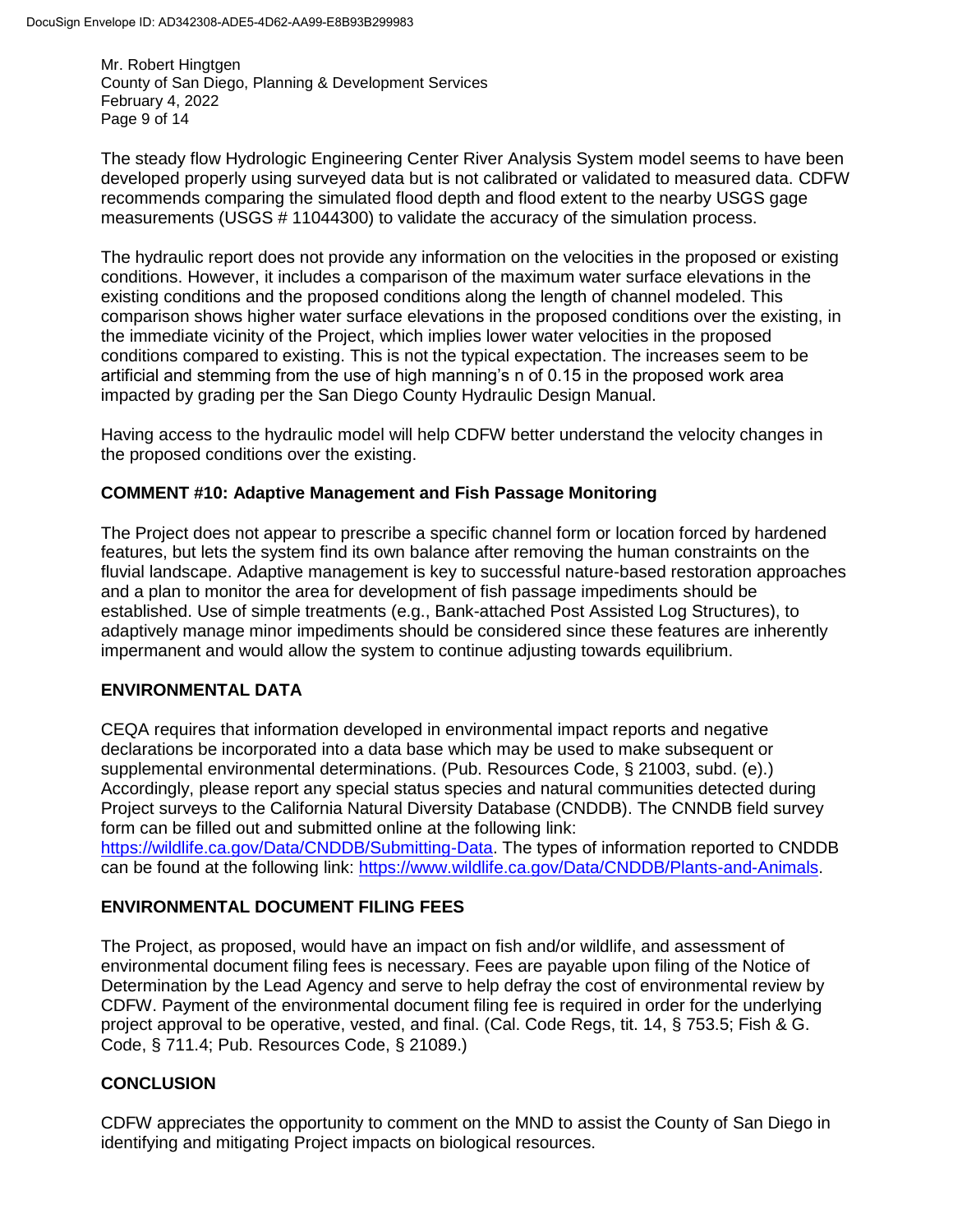Mr. Robert Hingtgen County of San Diego, Planning & Development Services February 4, 2022 Page 10 of 14

Questions regarding this letter or further coordination should be directed to Alex Troeller, environmental scientist at (858) 354-4299 or [Alex.Troeller@wildlife.ca.gov.](mailto:Alex.Troeller@wildlife.ca.gov)

Sincerely,<br> **Docusigned** by:

*David* Mayer — D700B4520375406… David Mayer Environmental Program Manager South Coast Region

Attachments:

A. CDFW Comments and Recommendations

ec: CDFW

Jennifer Turner, San Diego – [Jennifer.Turner@wildlife.ca.gov](mailto:Jennifer.Turner@wildlife.ca.gov) Jennifer Ludovissy, San Diego – [Jennifer.Ludovissy@wildlife.ca.gov](mailto:Jennifer.Ludovissy@wildlife.ca.gov) State Clearinghouse, Office of Planning and Research – [State.Clearinghouse@opr.ca.gov](mailto:State.Clearinghouse@opr.ca.gov)

## **REFERENCES**

Abadia-Cardoso, A., Pearse, D.E., Jacobson, S., Marshall, J., Dalrymple, D., Kawasaki, F., RuizCampos, G and J.C. Garza. 2016. Population genetic structure and ancestry of steelhead/rainbow trout (Oncorhynchus mykiss) at the extreme southern edge of their range in North America. Conservation Genetics 17: 675–689.

California Natural Diversity Database (CNDDB). 2021. RareFind 5 [Internet]. California Department of Fish and Wildlife, Government Version.

County of San Diego. 2010. County of San Diego Guidelines for Determining Significance and Report Format and Content Requirements: Biological Resources. Fourth Revision. Land Use and Environment Group, Department of Land Use and Planning & Development Services, Department of Public Works. September 15, 2010. [https://www.sandiegocounty.gov/](https://www.sandiegocounty.gov/%20content/dam/sdc/pds/ProjectPlanning/docs/Biological_Guidelines.pdf.)  [content/dam/sdc/pds/ProjectPlanning/docs/Biological\\_Guidelines.pdf.](https://www.sandiegocounty.gov/%20content/dam/sdc/pds/ProjectPlanning/docs/Biological_Guidelines.pdf.)

County of San Diego. 2021. "Planning Agreement by and among the County of San Diego, the California Department of Fish and Game, and the United States Fish and Wildlife Services regarding the North and East County Multiple Species Conservation Program Plans: Natural Community Conservation Program Plans and Habitat Conservation Plan." Restated and Amended March 2021. [https://www.sandiegocounty.gov/content/dam/sdc/pds/mscp/2021-](https://www.sandiegocounty.gov/content/dam/sdc/pds/mscp/2021-PlanningAgreementRestatedandAmended.pdf) [PlanningAgreementRestatedandAmended.pdf](https://www.sandiegocounty.gov/content/dam/sdc/pds/mscp/2021-PlanningAgreementRestatedandAmended.pdf)

Luke, C., K. Penrod, C. R. Cabañero, P. Beier, W. Spencer, and S. Shapiro. 2004. A Linkage Design for the Santa Ana – Palomar Mountains Connection. San Diego State University Field Station Programs and South Coast Wildlands. [http://www.scwildlands.org/](http://www.scwildlands.org/%20reports/scml_santaana_palomar.pdf)  [reports/scml\\_santaana\\_palomar.pdf](http://www.scwildlands.org/%20reports/scml_santaana_palomar.pdf)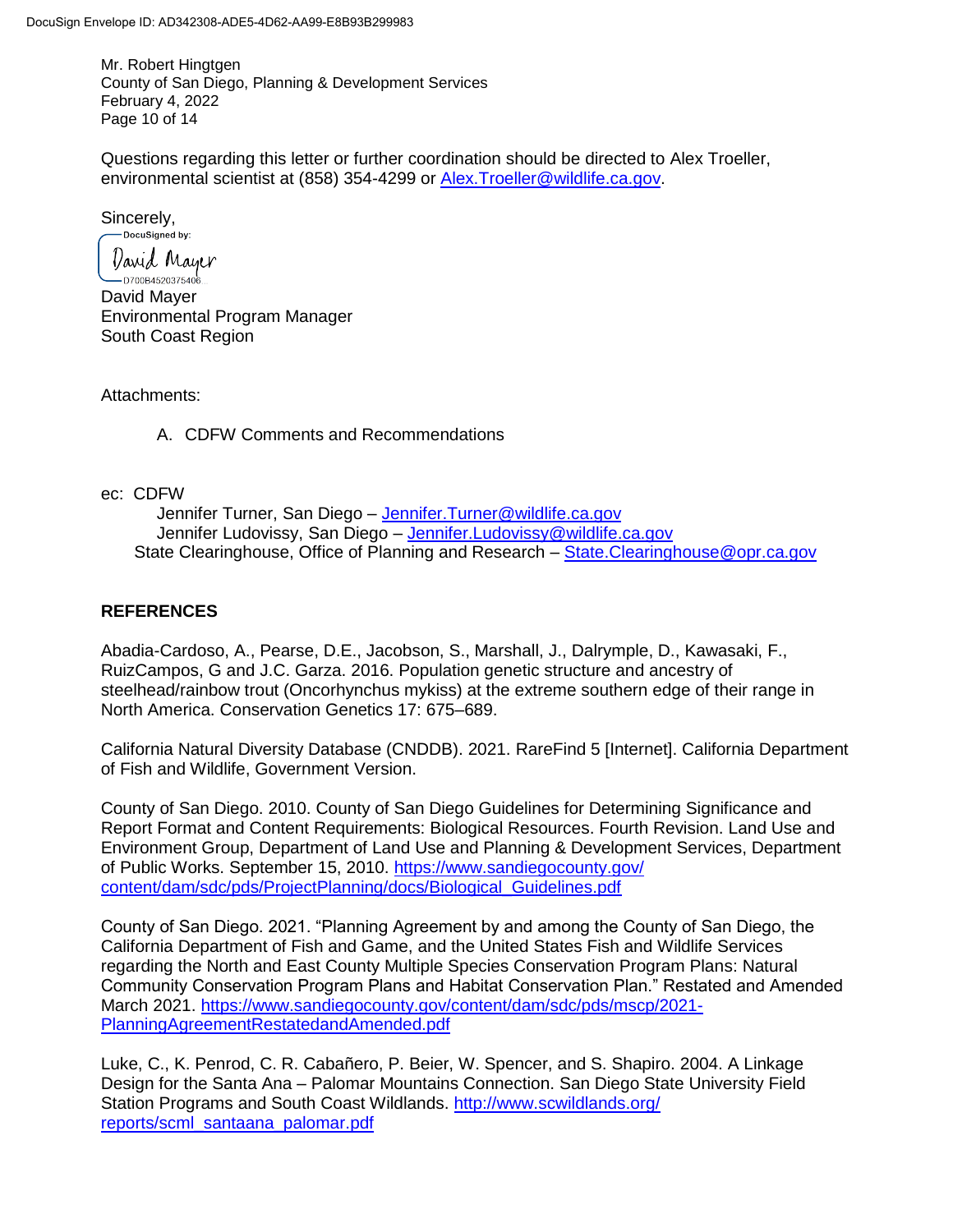Mr. Robert Hingtgen County of San Diego, Planning & Development Services February 4, 2022 Page 11 of 14

NMFS (National Marine Fisheries Service). 2012. Southern California Steelhead Recovery Plan. Southwest Region, Protected Resources Division, Long Beach, California.

Public Resources Code – PRC. 2020. Division 13. Environmental Quality [21000 - 21189.70.10]. California Legislative Information.

[https://leginfo.legislature.ca.gov/faces/codes\\_displayText.xhtml?lawCode=PRC&division=13.&title=](https://leginfo.legislature.ca.gov/faces/codes_displayText.xhtml?lawCode=PRC&division=13.&title=&part=&chapter=2.6.&article=) [&part=&chapter=2.6.&article=](https://leginfo.legislature.ca.gov/faces/codes_displayText.xhtml?lawCode=PRC&division=13.&title=&part=&chapter=2.6.&article=) .

United States Fish and Wildlife Service. 2001. Least Bell's Vireo Survey Guidelines. Available: [https://www.fws.gov/pacific/ecoservices/endangered/recovery/documents/LBVireo.2001.protocol.p](https://www.fws.gov/pacific/ecoservices/endangered/recovery/documents/LBVireo.2001.protocol.pdf) [df](https://www.fws.gov/pacific/ecoservices/endangered/recovery/documents/LBVireo.2001.protocol.pdf) .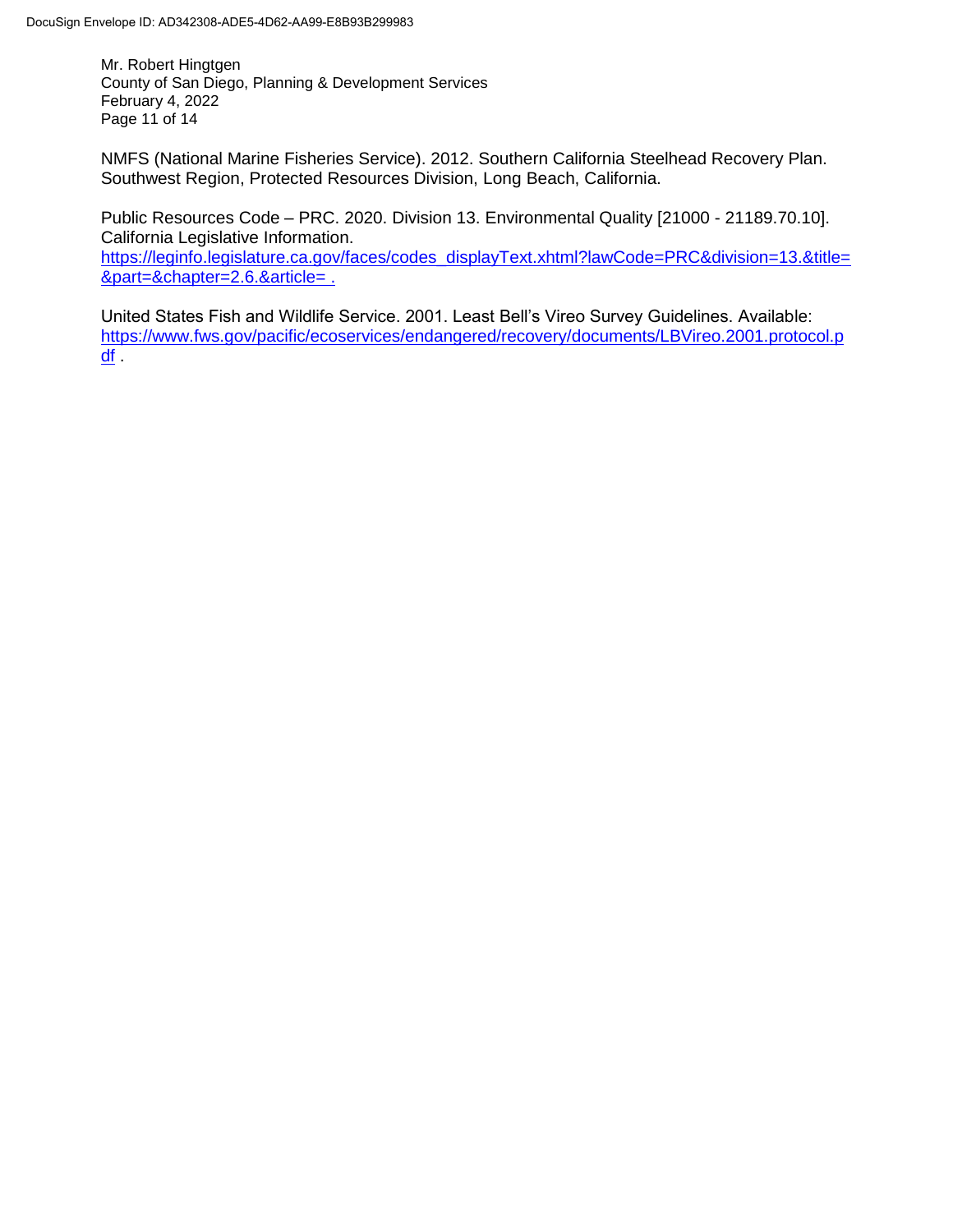Mr. Robert Hingtgen County of San Diego, Planning & Development Services February 4, 2022 Page 12 of 14

# **Attachment A:**

# **CDFW Draft Mitigation, Monitoring, and Reporting Plan and Associated Recommendations**

|                                 | <b>Mitigation Measures</b>                                                                                                                                                                                                                                                                                                                                                                                                                                                                                                                                                                                                                                                                                                                                                                                                                                                                                                                                                                                                                                   | <b>Timing</b>                                                    | <b>Responsible</b><br><b>Party</b>                      |
|---------------------------------|--------------------------------------------------------------------------------------------------------------------------------------------------------------------------------------------------------------------------------------------------------------------------------------------------------------------------------------------------------------------------------------------------------------------------------------------------------------------------------------------------------------------------------------------------------------------------------------------------------------------------------------------------------------------------------------------------------------------------------------------------------------------------------------------------------------------------------------------------------------------------------------------------------------------------------------------------------------------------------------------------------------------------------------------------------------|------------------------------------------------------------------|---------------------------------------------------------|
|                                 |                                                                                                                                                                                                                                                                                                                                                                                                                                                                                                                                                                                                                                                                                                                                                                                                                                                                                                                                                                                                                                                              |                                                                  |                                                         |
| <b>Mitigation Measure</b><br>#1 | If Southern California steelhead does<br>become listed (or advanced as a<br>Candidate Species for listing) by the Fish<br>and Game Commission, Project activities<br>will need to be formally coordinated with<br>CDFW to remain consistent with the<br>requirements of CESA.                                                                                                                                                                                                                                                                                                                                                                                                                                                                                                                                                                                                                                                                                                                                                                                | Possibly<br>prior to and<br>during<br>construction<br>activities | County of San<br>Diego                                  |
| <b>Mitigation Measure</b><br>#2 | Vegetation clearing shall occur outside of<br>least Bell's vireo (Vireo bellii pusillus;<br>vireo) nesting season (March 15th<br>through September 15th) to avoid impacts<br>to vireo. Prior to initiation of construction<br>activities within 500 feet of suitable<br>nesting or foraging habitat, a CDFW-<br>approved biologist with experience<br>surveying for and observing least Bell's<br>vireo shall conduct preconstruction<br>surveys in accordance with established<br>protocols to establish use of nesting<br>habitat. Surveys shall be conducted within<br>and adjacent to suitable habitat, where<br>access allows, during the nesting season.<br>If a nest is found, no activity shall occur<br>within a 500-foot buffer of the nest until a<br>qualified biologist determines and CDFW<br>confirms that all chicks have fledged and<br>are no longer reliant on the nest site. If<br>impacts to vireo cannot be avoided and<br>take will occur, an Incidental Take Permit<br>or Consistency Determination under<br>CESA shall be required. | During<br>construction<br>activities                             | County of San<br>Diego,<br>Biological<br>Monitor        |
| <b>Mitigation Measure</b><br>#3 | The County shall obtain a SCP prior to<br>relocating any sensitive species from the<br>Project site. A Species Relocation Plan<br>may be appropriate to establish protocol<br>for relocation of wildlife, including<br>guidelines for the SCP-holding biologist to<br>capture unharmed and release found<br>species in appropriate habitat an<br>adequate distance from the project site.<br>Coordination with CDFW and/or the<br>USFWS or NMFS (where appropriate),<br>respectively, shall be required in the case<br>of CESA- and/or ESA- listed species.                                                                                                                                                                                                                                                                                                                                                                                                                                                                                                  | Prior to<br>construction<br>activities                           | County of San<br>Diego,<br><b>Biological</b><br>Monitor |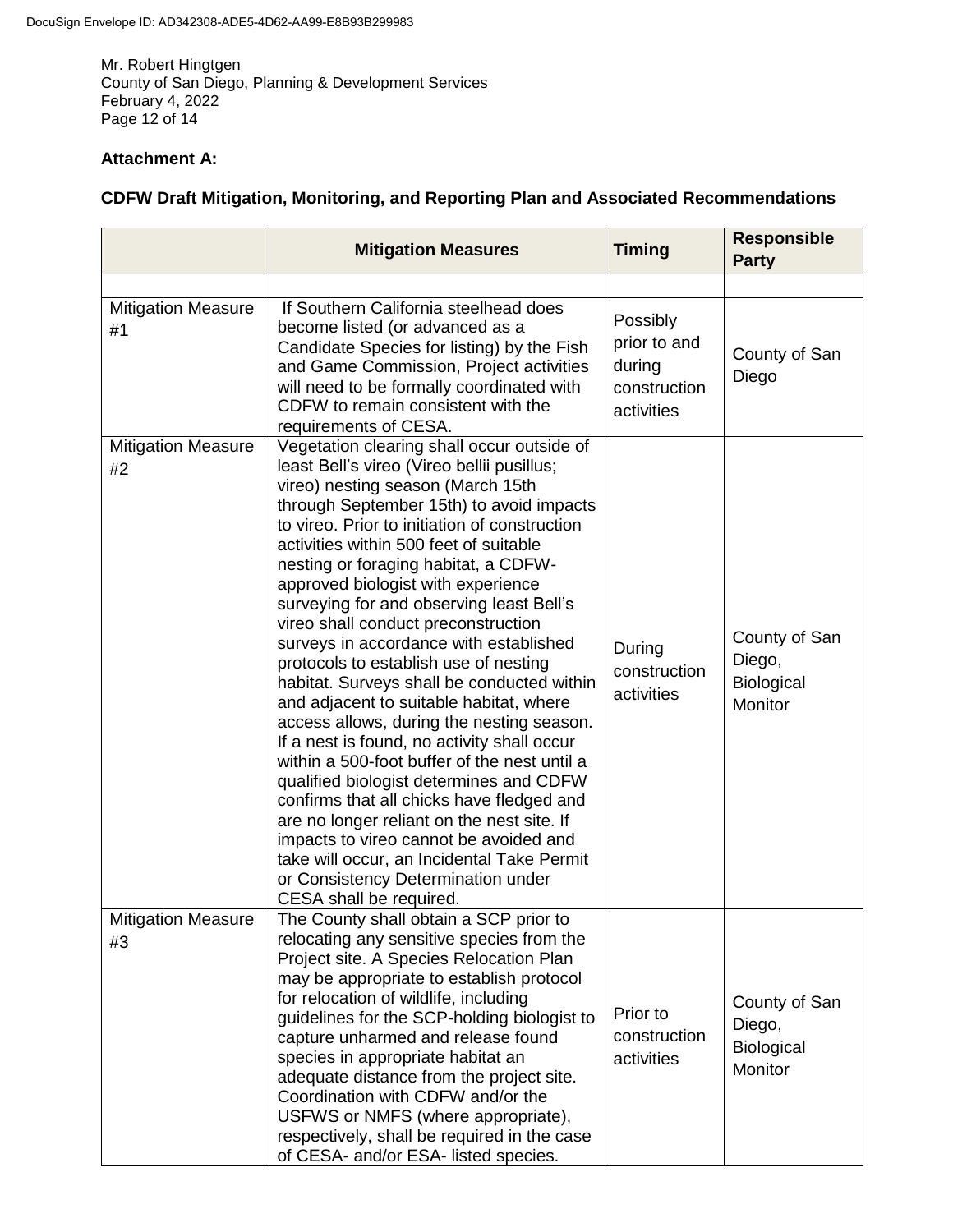Mr. Robert Hingtgen County of San Diego, Planning & Development Services February 4, 2022 Page 13 of 14

| <b>Mitigation Measure</b><br>#4 | A Biological Monitor shall be present on<br>site during all vegetation clearing and<br>construction activities, even if pond turtles<br>are not detected during pre-construction<br>surveys. If a southwestern pond turtle<br>enters the construction area following pre-<br>construction trapping, the Biological<br>Monitor shall have the authority to halt<br>construction that could harm the turtle,<br>until the individual can be captured and<br>relocated. The Biological Monitor shall<br>contact the Construction Lead and CDFW<br>immediately to notify them of the<br>observation. If the southwestern pond<br>turtle has not been captured after four<br>days of trapping, the Construction Lead<br>shall contact CDFW to determine whether<br>trapping will be extended, or for<br>authorization to continue construction<br>activities.                                                                                                              | Prior to and<br>during<br>construction<br>activities | County of San<br>Diego,<br><b>Biological</b><br>Monitor |
|---------------------------------|-----------------------------------------------------------------------------------------------------------------------------------------------------------------------------------------------------------------------------------------------------------------------------------------------------------------------------------------------------------------------------------------------------------------------------------------------------------------------------------------------------------------------------------------------------------------------------------------------------------------------------------------------------------------------------------------------------------------------------------------------------------------------------------------------------------------------------------------------------------------------------------------------------------------------------------------------------------------------|------------------------------------------------------|---------------------------------------------------------|
| <b>Mitigation Measure</b><br>#5 | The Revegetation Plan, including<br>contingencies in the case of failed<br>mitigation, shall be sent to CDFW and the<br>USFWS for review and approval prior to<br>the start of construction activities.<br>The Revegetation Plan shall include the<br>following success criteria:<br>• trees less than 5 inches diameter<br>at breast height (DBH) shall be<br>replaced at 3:1;<br>• trees between 5 and 12 inches<br>DBH shall be replaced at 5:1;<br>• trees between 12 and 36 inches<br>DBH shall be replaced at 10:1;<br>and,<br>• trees greater than 36 inches<br>DBH shall be replaced at 20:1.<br>Oak woodland restoration shall<br>use locally collected acorns or<br>saplings grown from collected<br>acorns. Appropriate understory<br>species shall also be included to<br>enhance structural diversity of the<br>mitigation site. The site shall be<br>monitored and managed for a<br>minimum of 10 years to ensure<br>success of the restoration effort. | Prior to and<br>during<br>construction<br>activities | County of San<br>Diego                                  |